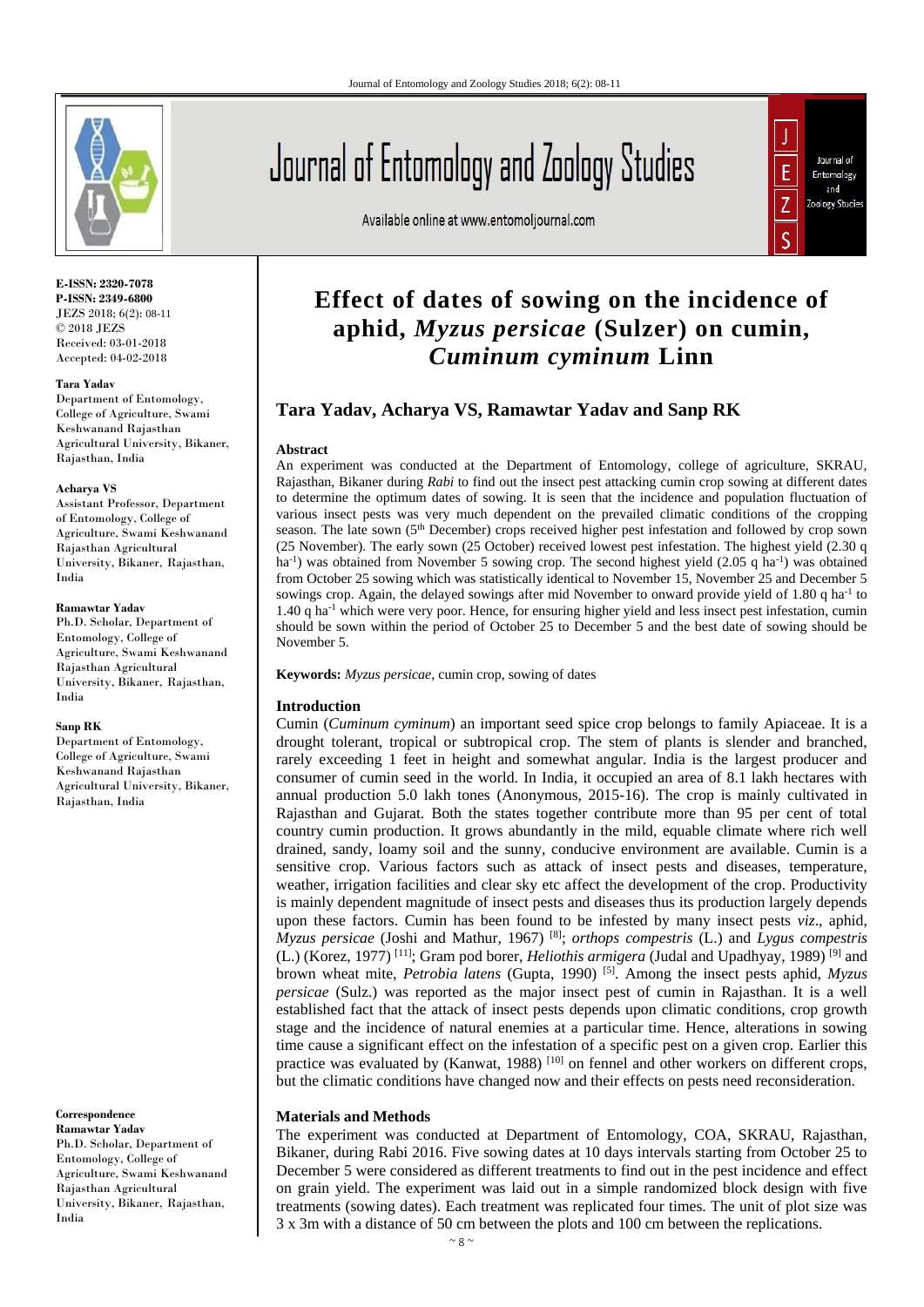The sowing of cumin variety GC-4 was sown in row with the spacing of 30 cm. The cumin plants of different sowing dates were closely examined at regular interval commencing from germination till harvest.  $(52<sup>nd</sup>$  standard week to  $10<sup>th</sup>$  standard week *i.e*., last week of December to the first week of March). The population of aphid was recorded from five randomly selected and tagged plants in each plot. Frequent visits of the experimental field were made to observe the occurrence of aphid on the plants. The population estimation was done at weekly intervals as soon as aphid appeared and counted on three umbels (lower, middle and upper) from each of the five tagged plants. The population of aphid was counted in the early morning hours at weekly intervals from appearance to the harvesting of the crop. Yield of cumin seed was also recorded after harvesting of crops.

#### **Interpretation of data**

The data obtained on aphid population from experimental plots were subjected to analyses of variance after transforming them to  $\sqrt{x + 0.5}$ . The yield per kg per plot was converted into quintal per hectare and then statistically analyzed compared by critical difference sowing with aphid population. The correlation coefficient (r) between date of sowing with aphid population and yield were also computed.

#### **Results**

The effect of five dates of sowing  $viz.$ ,  $25<sup>th</sup>$  October,  $5<sup>th</sup>$ November, 15<sup>th</sup> November, 25<sup>th</sup> November and 5<sup>th</sup> December were evaluated on occurrence of *M. persicae*. The results of investigations have been presented in Table 1 revealed that occurrence of *M. persicae* started in 52nd standard meteorological week. Initially populations of *M. persicae* in

all the dates of sowing plots were very low. The population increased gradually and reached to its peak in the fourth week of January (4th Standard meteorological week) and thereafter declined till the crop mature. At the peak, maximum number of aphid (106.50/3 umbels) was observed in crop sown on  $5<sup>th</sup>$ December which was statistically at par with the crop sown on  $25<sup>th</sup>$  November with the aphid population 97.50 per three umbels. The lowest population 73.0 aphid per three umbels was recorded on the crop sown on 25<sup>th</sup> October and followed by crop sown on  $5<sup>th</sup>$  November (82.25 aphids/ 3 umbels); however, these were statistically at par. At the peak population of *M. persicae* on crop sown on 15<sup>th</sup> November was 89.00 aphids per three umbels which were at par with the population observed in crop sown on 25<sup>th</sup> November. After peak, aphid population declined gradually.

The data presented in Table 1 and Fig. 1 revealed that the yield of cumin seed in five dates of sowing ranged from 1.15 to 2.30 q ha<sup>-1</sup>. The data of yields was presented in Table 1 indicated that maximum yield of cumin seed  $(2.30 \ q \ ha^{-1})$ obtained from the crop sown  $5<sup>th</sup>$  November followed by  $25<sup>th</sup>$ October sown crop with  $2.05$  q ha<sup>-1</sup> seed yield. The minimum yield (1.15 q ha<sup>-1</sup>) was recorded in the crop sown on  $5<sup>th</sup>$ December followed by the crop sown on  $25<sup>th</sup>$  November (1.40) q ha<sup>-1</sup>) and  $15<sup>th</sup>$  November (1.80 q ha<sup>-1</sup>).

A significant positive correlation  $(r= 0.994)$  was obtained between sowing dates and aphid population which indicated that the aphid population increased with the delay in sowing time. The relationship between the sowing dates and seed yield revealed a negative correlation (r= - 912). A negative correlation (r= - 0.878) was also recorded between aphid population and seed yield, (Table 2).

**Table 2:** Correlation between sowing dates, aphid population and seed yield of cumin

| S. No. | <b>Particulars</b>                | Correlation coefficients (r) |  |  |  |  |  |
|--------|-----------------------------------|------------------------------|--|--|--|--|--|
|        | Sowing dates and aphid population | 0.994                        |  |  |  |  |  |
| ۷.     | Sowing dates and seed yield       | $-0.912$                     |  |  |  |  |  |
|        | Seed yield and aphid population   | $-0.878$                     |  |  |  |  |  |

\*Significant at 5 % level of significance

# **Discussion**

With the increasing and indiscriminate use of insecticides, insects have developed resistance against them. Moreover, insecticides cause environmental pollution, which makes life more miserable and increase the health hazards to mankind and animals hence, a cultural method to manage *M. persicae* on cumin by altering the sowing time of crop was attempted in the present investigation. The data on the effect of variations in the time of sowing on the incidence of *M. persicae* indicated that there was a definite pattern of incidence in relation to the different sowing dates. The minimum population (73.00 aphids/ 3 umbels) during peak period was recorded from the crop sown on 25<sup>th</sup> October, followed by crop sown on 5<sup>th</sup> November and 15<sup>th</sup> November which exhibited 82.25 and 89.00 aphids per three umbels, respectively. However, maximum infestation (106.50 aphids/ 3 umbels) was recorded on late sown crop *i.e.* 05th December. It was concluded that the aphid population increased with the delay in sowing time. Highest seed yield (2.30 q ha<sup>-1</sup>) was obtained from the crop sown on  $05<sup>th</sup>$  November. The yield in 25th October sown crop reduced probably due to extra early sowing, but found higher than the crop sown on  $15<sup>th</sup>$  and  $25<sup>th</sup>$ November. The reduction in yield in late sown crop on 5<sup>th</sup> December was probably due to heavy infestation of aphid. It is well known that certain stages of crop growth are preferred

by the insect pests for feeding and breeding (Kogan, 1982) the difference in sowing time resulted in availability of different stage of crop at a time and the difference in aphid population might be due to succulent stage of late sown crop which was preferred by the aphid for its multiplication. These results are in agreement with those of Bana (2007) [2] who reported that minimum incidence of aphid was recorded from early sown crop (15<sup>th</sup> October) as compared to late sown crop (30<sup>th</sup>) November). However, highest seed yield (9.32 q ha<sup>-1</sup>) was recorded in crop sown on 30<sup>th</sup> October whereas; it was minimum in  $30<sup>th</sup>$  November sown crop. Lekha (2002) [14] reported that the crop sown on  $10<sup>th</sup>$  October and  $20<sup>th</sup>$  October (Early sowing) showed minimum infestation of aphid and maximum yield. The maximum population was found in the crop sown on 20th November *i.e.* the late sown crop. The present finding also get support from the observations of Choudhary *et al.* (2007), Kumari and Yadav (2004) <sup>[13]</sup>, Meena *et al*. (2002) [15] Jain and Yadav (2004), Meena *et al*.  $(2002)$ <sup>[15]</sup> Jain and Yadava  $(1989)$ <sup>[7]</sup>, Gupta and Yadav (1989) who reported that the early sown crop was less infested by aphid that gave higher yield in comparison to late sown crop. In the present investigation, a significant positive correlation was obtained between sowing dates and aphid population which indicated that the aphid population increased with the delay in sowing time. The relationship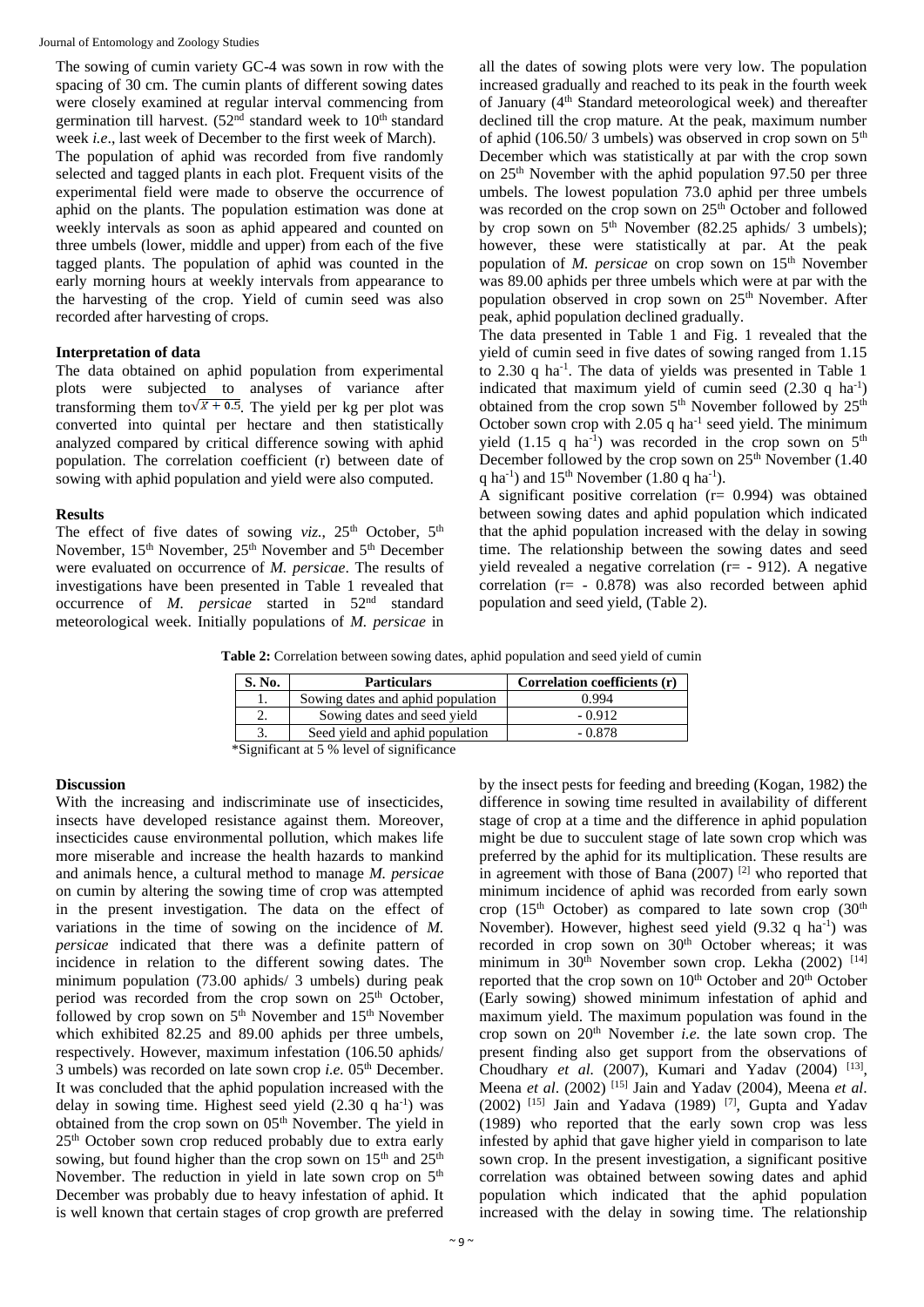between sowing dates and seed yield revealed a negative significant correlation. A negative correlation was also recorded between aphid population and seed yield. Bana (2007) [2] found positive correlation between sowing dates and aphid population; however, such matrix was negative with

regards to seed yield. Kumari and Yadava (2004) [13] were also found highly significant and positive correlation between sowing dates and aphid population also support the present finding.

**Table 1:** Incidence of *Myzus persicae* on cumin at different date of sowing during *rabi*, 2016-17

|               |                                 | *Population/3 umbel on different standard meteorological week |                          |                 |                 |                   |                 |                 |                 |                          |                          |                 |                              |
|---------------|---------------------------------|---------------------------------------------------------------|--------------------------|-----------------|-----------------|-------------------|-----------------|-----------------|-----------------|--------------------------|--------------------------|-----------------|------------------------------|
| <b>S. No.</b> | <b>Treatments</b>               | 52                                                            |                          | $\mathbf{2}$    | 3               | 4                 | 5               | 6               | 7               | 8                        | 9                        | Overall<br>mean | <b>Yield</b> (q<br>$ha^{-1}$ |
| 1.            | $25th$ October, 2016            | 10.00<br>(3.24)                                               | 16.25<br>(4.09)          | 39.25<br>(6.30) | 54.75<br>(7.43) | 73.00<br>(8.57)   | 45.50<br>(6.78) | 24.50<br>(5.00) | 4.50<br>(2.22)  | 0.00<br>(0.71)           | 0.00<br>(0.71)           | 26.78<br>(5.22) | 2.05                         |
| 2.            | $05th$ November, 2016           | 8.25(2.95)                                                    | 21.00<br>(4.64)          | 48.50<br>(7.00) | 67.25<br>(8.23) | 82.25<br>(9.09)   | 51.75<br>(7.23) | 29.75<br>(5.50) | 7.75<br>(2.87)  | 1.75<br>(1.49)           | 0.00<br>(0.71)           | 31.83<br>(5.68) | 2.30                         |
| 3.            | 15 <sup>th</sup> November, 2016 | 6.75<br>(2.69)                                                | 24.25<br>(4.97)          | 52.50<br>(7.28) | 74.50<br>(8.66) | 89.00<br>(9.45)   | 57.50<br>(7.61) | 33.75<br>(5.85) | 9.00<br>(3.08)  | 3.75<br>(2.05)           | 1.25<br>(1.31)           | 35.23<br>(5.98) | 1.80                         |
| 4.            | $25th$ November, 2016           | 3.00<br>(1.86)                                                | 26.50<br>(5.19)          | 56.50<br>(7.55) | 79.75<br>(8.96) | 97.50<br>(9.90)   | 67.25<br>(8.23) | 40.25<br>(6.37) | 11.50<br>(3.74) | 8.00<br>(2.91)           | 3.75<br>(2.05)           | 39.60<br>(6.33) | 1.40                         |
| 5.            | $05th$ December, 2016           | 0.00<br>(0.71)                                                | 0.00<br>(0.71)           | 18.50<br>(4.36) | 85.25<br>(9.26) | 106.50<br>(10.34) | 80.00<br>(8.97) | 59.50<br>(7.75) | 34.50<br>(5.91) | 25.00<br>(5.05)          | 10.75<br>(3.35)          | 42.00<br>(6.52) | 1.15                         |
|               | S.Em <sub>±</sub>               | -                                                             | $\overline{\phantom{0}}$ | 0.09            | 0.13            | 0.15              | 0.12            | 0.12            | 0.09            | $\overline{\phantom{0}}$ | $\overline{\phantom{0}}$ | 0.03            | 0.11                         |
|               | CD(0.05)                        |                                                               | $\overline{\phantom{0}}$ | 0.29            | 0.40            | 0.47              | 0.38            | 0.36            | 0.27            | $\overline{\phantom{0}}$ | $\overline{\phantom{0}}$ | 0.08            | 0.34                         |

Figure in parentheses are log  $\sqrt{x}$  + 0.5

\*Mean of four replications



**Fig 1:** Effect of sowing dates on *Myzus persicae* population and seed yield of cumin

# **Conclusion**

It is concluded that the incidence and population fluctuation of insect pest of cumin was very much dependent on the prevailing climatic conditions of the cropping season. The late sown (5<sup>th</sup> December) crops received higher pest infestation and followed by crop sown (25 November). Hence, for ensuring higher yield with less insect pest infestation, cumin should be sown within the period of October 25 to December 5 and the best date of sowing should be November 5.

# **Acknowledgement**

The authors are thankful to the Head, Department of Entomology, COA, SKRAU, Bikaner (Rajasthan) for providing necessary facilities.

# **References**

- 1. Anonymous, State Agriculture / Horticulture Departments, DASD Calicut. 2015-16.
- 2. Bana JK. Management of insect-pests of coriander, *Coriandrum sativum* (L.) with special reference to aphid, *H. coriandri* (Das.). A thesis submitted for M.Sc (Ag.)

to Rajasthan Agriculture University Bikaner. 2007.

- 3. Choudhary RK, Jat BL, Bhargava MC. Effect of sowing dates on the incidence of aphid, *H. coriandari* (Das) on fennel.
- 4. Malhotra SK, Vashishtha BB. (Eds.). Production, Development Quality, and Export of Seed Spices NRC on Seed Spices, Ajmer. 2007, 336-341
- 5. Gupta BM. Occurrence of brown wheat mite, *Petrobia latens* on cumin in Rajasthan. Indian Cocoa Arecanut and Spices Journal. 1990; 13(4):143.
- 6. Gupta BM, Yadava CPS. Incidence of aphid *M. persicae* on cumin in relation to sowing date variation. Indian Journal. Entomology*.*1990b; 51(5):60-63.
- 7. Jain PC, Yadava CPS. Incidence of pests and their control on coriander. Indian Cocoa Arecanut and Spices Journal. 1989; 13:61-62.
- 8. Joshi HC. Mathur YK. Notes on the aphids of Rajasthan. Madras Agricultural. Journal. 1967; 54(5):239-243.
- 9. Judal GS, Upadhyay VR. New host plants of *Heliothis armigera* in India. Tropical pest management. 1989; 35(2):213.